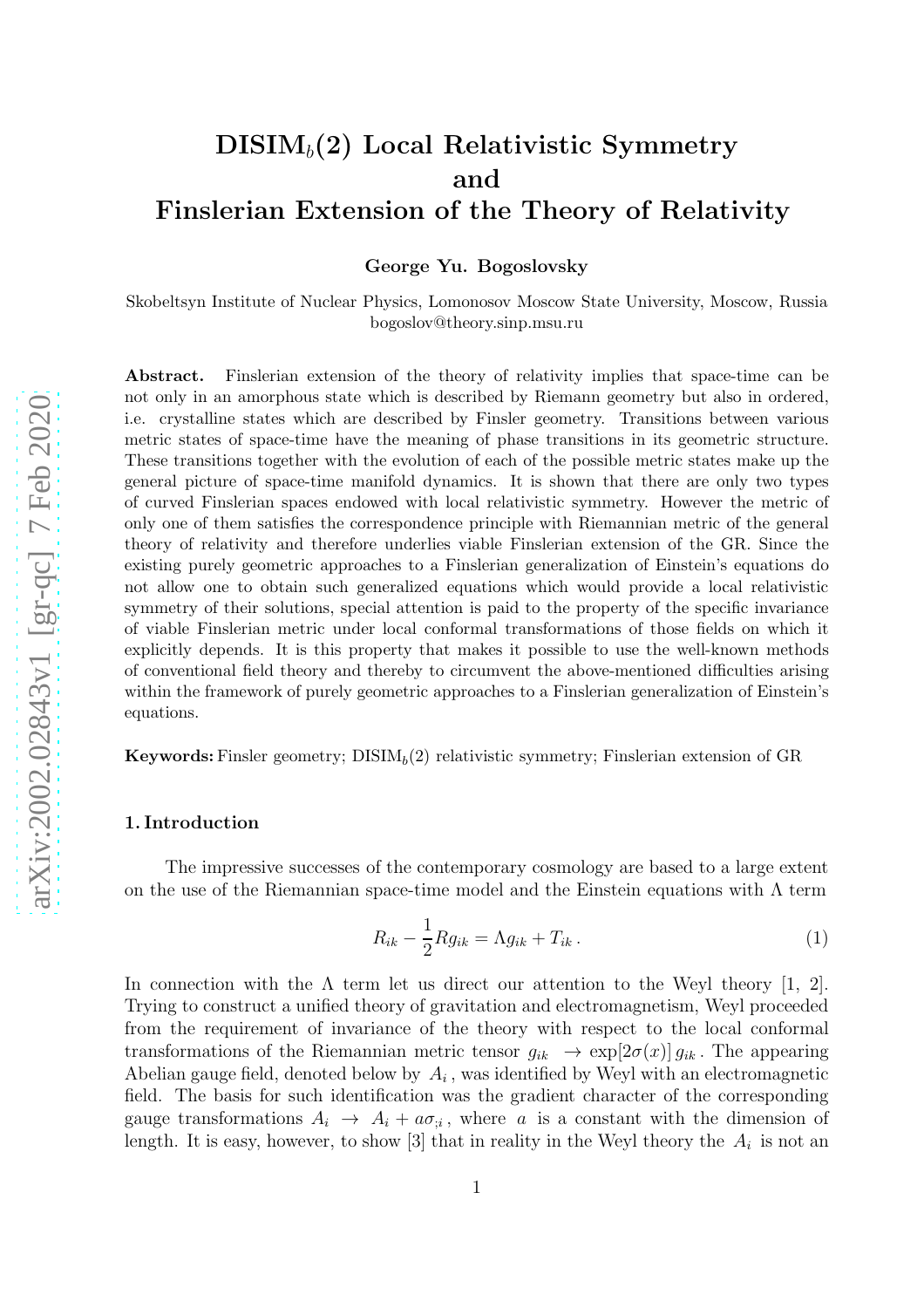electromagnetic field but acquires mass due to the violation of local conformal invariance. This result is essentially contained in the Weyl variational principle

$$
\delta \left[ \frac{1}{16\Lambda} \int \left( R + \frac{6}{a} A_{;i}^{i} - \frac{6}{a^{2}} A_{i} A^{i} \right) \sqrt[2]{-g} d^{4} x - \frac{1}{4} \int F_{ik} F^{ik} \sqrt{-g} d^{4} x \right] = 0, \quad (2)
$$

where  $F_{ik} = A_{k,i} - A_{i,k}$  and  $\Lambda$  is a constant. In fact, using the Weyl gauge condition

$$
R + \frac{6}{a}A^{i}_{;i} - \frac{6}{a^{2}}A_{i}A^{i} = -4\Lambda
$$
\n(3)

and his variational principle (2), we get the following system of equations

$$
F^{ik}_{\ ;k} - \frac{6}{a^2}A^i = 0 \,, \tag{4}
$$

$$
R_{ik} - \frac{1}{2} R g_{ik} - \Lambda g_{ik} = -F_{il} F^{l}_{\ k} + \frac{1}{4} F_{lm} F^{lm} g_{ik} + \frac{6}{a^2} (A_i A_k - \frac{1}{2} A_l A^l g_{ik}). \tag{5}
$$

Since, by virtue of (4), the equality  $A_{i,i}^i = 0$  holds and, by virtue of (5), the equality  $R-\frac{6}{a^2}$  $\frac{6}{a^2}A_iA^i = -4\Lambda$  holds, it is clear that the Weyl gauge condition (3) is fulfilled for the solutions of the system of equations (4) and (5). Thus, a system of fourth-order field equations, following from the Weyl gauge invariant variational principle (2), together with the condition (3) fixing the gauge, is equivalent to the system of equations (4) and (5). In other words, the fixing of the gauge, which implies in the Weyl theory the incorporation of length and mass standards, converts the Abelian vector field  $A_i$  into a massive vector field and reduces the equations for gravitational field to the Einstein equations with  $\Lambda$ term.

Let us return to the Einstein equations (1). The vacuum Lorentz-invariant energymomentum tensor  $\Lambda g_{ik}$  can be written in the form  $\Lambda g_{ik} = diag(\rho_v, -\rho_v, -\rho_v, -\rho_v)$ , where the so-called dark energy density  $\rho_v$  is responsible for the accelerated expansion of the Universe. Thus, the corresponding vacuum space turns out to be filled with specific medium ( scalar condensate, or quintessence ), the pressure in which is negative and determined by the equation of state  $p = -\rho_v$ .

Apart from scalar condensate, the dynamic rearrangement of vacuum of quantized fields under spontaneous violation of initial gauge symmetry may give rise to anisotropic condensates. The flat space-time keeps being the Minkowski space in the only case of scalar condensate. But, if an anisotropic condensate arises, the corresponding anisotropy also appears in space-time [4]. Speaking of local anisotropy of space-time we have in mind its Finslerian geometric structure. In contrast to Riemann metrics, Finsler ones do not reduce to a quadratic form in the differentials of the coordinates. Being homogeneous functions of the differentials of the coordinates of the second degree of homogeneity, such metrics serve as a natural generalization of Riemann metrics.

In order to arrive naturally at the flat relativistically invariant Finslerian space-time we first confine ourselves to a two-dimensional space and show that it is possible to generalize the Lorentz transformations

$$
\begin{cases}\nx'_0 = x_0 \cosh \alpha - x \sinh \alpha \\
x' = -x_0 \sinh \alpha + x \cosh \alpha;\n\end{cases}\n\tanh \alpha = v/c
$$
\n(6)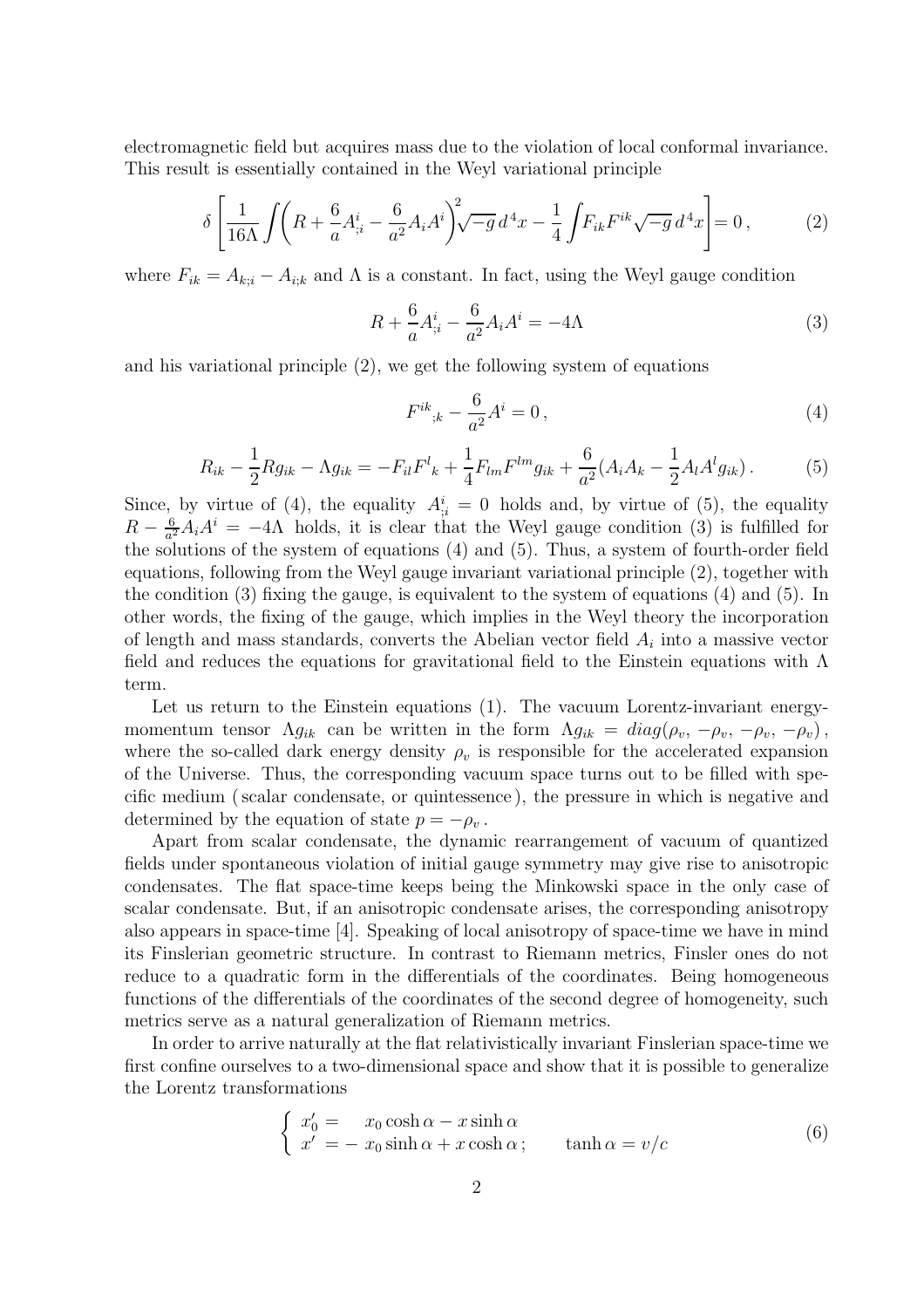so that the new linear transformations will also form a group with a single parameter  $\alpha$ and will keep invariance of the wave equation. Guided by the conformal invariance of the electrodynamic equations, we insert the additional scale transformations  $e^{-b\alpha}$  into the standard Lorentz ones (6). As a result we obtain the generalized Lorentz transformations in the form

$$
\begin{cases}\nx'_0 = e^{-b\alpha} \left( x_0 \cosh \alpha - x \sinh \alpha \right) \\
x' = e^{-b\alpha} \left( -x_0 \sinh \alpha + x \cosh \alpha \right),\n\end{cases} \tag{7}
$$

where b is a dimensionless parameter of the scale transformations. Since the relation of the group parameter  $\alpha$  to the velocity v of the primed frame remains unchanged, i.e.  $tanh \alpha = v/c$ , the generalized Lorentz transformations can be rewritten as follows

$$
\begin{cases}\nx_0' = \left(\frac{1 - v/c}{1 + v/c}\right)^{b/2} \frac{x_0 - (v/c)x}{\sqrt{1 - v^2/c^2}} \\
x' = \left(\frac{1 - v/c}{1 + v/c}\right)^{b/2} \frac{x - (v/c)x_0}{\sqrt{1 - v^2/c^2}}.\n\end{cases}
$$

Obviously, in contrast to the standard Lorentz transformations (6), the generalized ones (7) do not leave invariant the Minkowski metric  $ds^2 = dx_0^2 - dx^2$  but conformally modify it. Therefore, the question arises as to what the metric of an event space invariant under such generalized Lorentz transformations is. A rigorous solution of this problem leads to the following metric

$$
ds^{2} = \left[\frac{(dx_{0} - dx)^{2}}{dx_{0}^{2} - dx^{2}}\right]^{b} (dx_{0}^{2} - dx^{2}).
$$
\n(8)

Not being a quadratic form but a homogeneous function of the coordinate differentials of degree two, this metric falls into the category of Finslerian metrics. It describes a flat but anisotropic event space.

The observation made serves as a starting point for a viable Finslerian extension of both Special and General Relativity. To this end, we should first generalize twodimensional metric (8) to the case of a four-dimensional Finslerian event space. As it turned out, there are two independent approaches to such a generalization. The first approach leads to a flat Finslerian event space with partially broken 3D isotropy. The corresponding Finslerian metric, within the framework of the correspondence principle, generalizes the pseudo-Euclidean metric of the Minkowski space and describes another possible vacuum state of a flat space-time, namely, its axially symmetric crystalline state. Accordingly, the axially symmetric event space underlies the viable Finslerian extension of Special Relativity. The second approach leads to a flat Finslerian event space with entirely broken 3D isotropy. The corresponding Finslerian metric describes one more possible vacuum state of a flat space-time, namely, its entirely anisotropic crystalline state. Such a state is considered in detail in Section 4. However, the main purpose of this article is to describe the physically meaningful Finslerian extension of General Relativity (see Section 5). At the same time, there is no need to say that the corresponding Finslerian extension of Special Relativity should be considered first. Therefore, the following Sections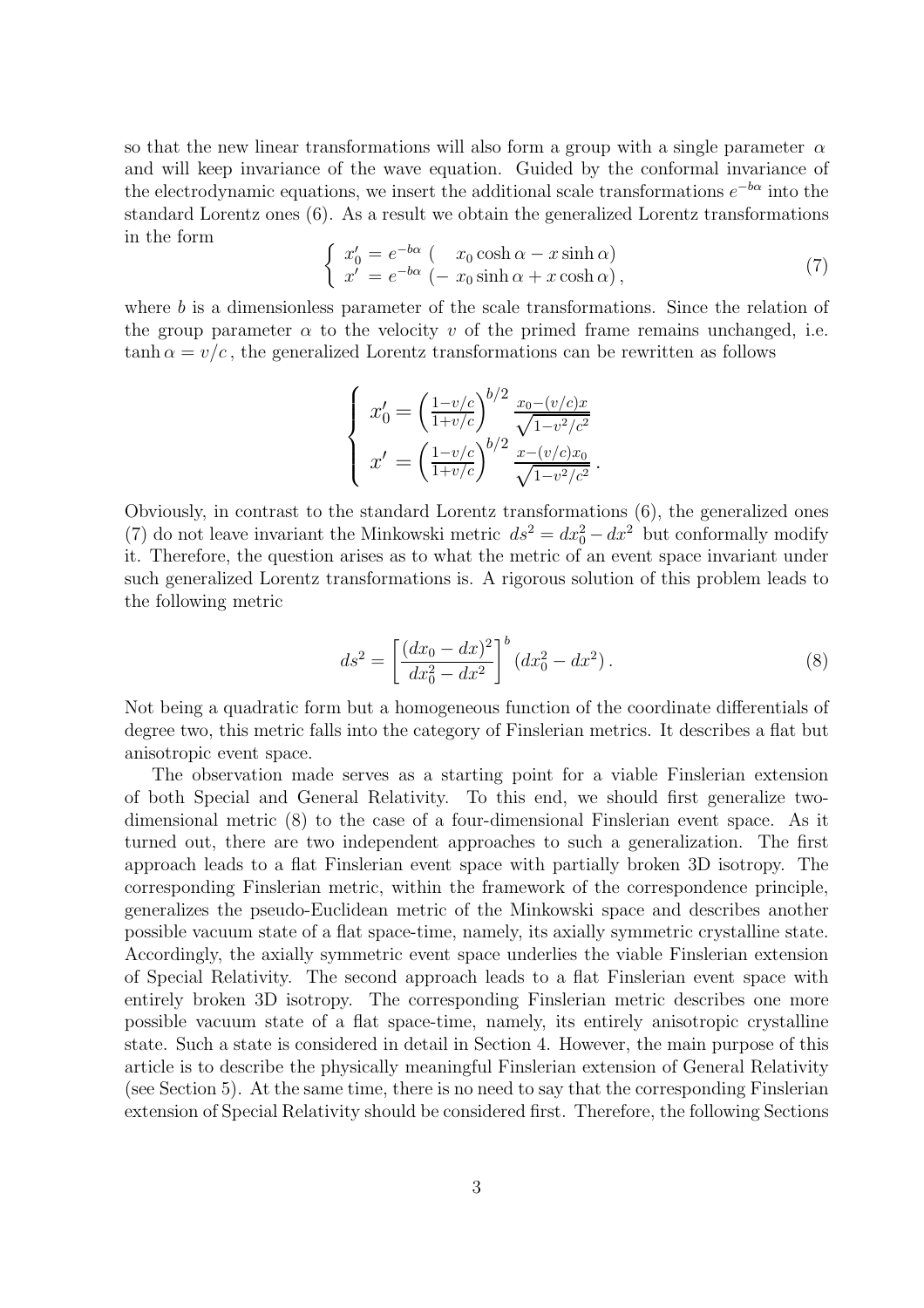2 and 3 are devoted specifically to the Finslerian Special Relativity. Despite a preliminary publication [5], these Sections are presented here in their original form.

Although this article has a review character, it contains (with few exceptions) only those results on Finslerian extensions of the relativity theory, that were obtained by the author or with his participation. As for the results obtained in the framework of the traditional, purely geometric approach to a Finslerian modification of General Relativity, they are considered in a recent review [6].

## 2. Metric and group of relativistic symmetry of the flat Finslerian space-time with partially broken 3D isotropy

Proceeding from the Finslerian metric of the two-dimensional space of events (8) and using the substitutions  $(dx_0^2 - dx^2) \rightarrow (dx_0^2 - dx^2);$   $(dx_0 - dx) \rightarrow (dx_0 - \eta dx)$ , we arrive at the corresponding Finslerian metric [7] of the four-dimensional space of events

$$
ds^{2} = \left[\frac{(dx_{0} - \mathbf{n}d\mathbf{x})^{2}}{dx_{0}^{2} - d\mathbf{x}^{2}}\right]^{b} (dx_{0}^{2} - d\mathbf{x}^{2}).
$$
\n(9)

Here the unit vector  $\boldsymbol{n}$  indicates a preferred direction in 3D space while the parameter b determines the magnitude of space anisotropy and characterizes the degree of deviation of the metric (9) from the Minkowski metric. Thus, the flat Finslerian space-time (9) proves to be a generalization of the isotropic Minkowski space of conventional special relativity. Instead of the 3-parameter rotation group, the flat anisotropic event space (9) admits only 1-parameter group of rotations around the unit vector  $n$ . This is why one can speak of a partially broken 3D isotropy. As to relativistic symmetry, it is realized by means of 3-parameter group of the generalized Lorentz transformations ( of the generalized Lorentz boosts ) which link the physically equivalent inertial reference frames in the flat anisotropic space-time and leave its metric (9) invariant. The generalized Lorentz boosts have the form

$$
x'^{i} = D(\boldsymbol{v}, \boldsymbol{n}) R_{j}^{i}(\boldsymbol{v}, \boldsymbol{n}) L_{k}^{j}(\boldsymbol{v}) x^{k}, \qquad (10)
$$

where  $\boldsymbol{v}$  denotes the velocities of moving (primed) inertial reference frames, the matrices  $L^j_k$  $k(\boldsymbol{v})$  represent the ordinary Lorentz boosts, the matrices  $R_j^i(\boldsymbol{v}, \boldsymbol{n})$  represent additional rotations of the spatial axes of the moving frames around the vectors  $|\mathbf{v}\mathbf{n}|$  through the angles

$$
\varphi = \arccos\left\{1 - \frac{(1 - \sqrt{1 - v^2/c^2})[v\mathbf{n}]^2}{(1 - v\mathbf{n}/c)v^2}\right\}
$$

of relativistic aberration of  $n$ , and the diagonal matrices

$$
D(\boldsymbol{v}, \boldsymbol{n}) = \left(\frac{1 - \boldsymbol{v}\boldsymbol{n}/c}{\sqrt{1 - \boldsymbol{v}^2/c^2}}\right)^b I
$$

stand for the additional dilatational transformations of the event coordinates.

It should be noted that at  $b = 0$  the Finslerian metric (9) reduces to the Minkowski metric, but the generalized Lorentz boosts, i.e. transformations (10) do not reduce to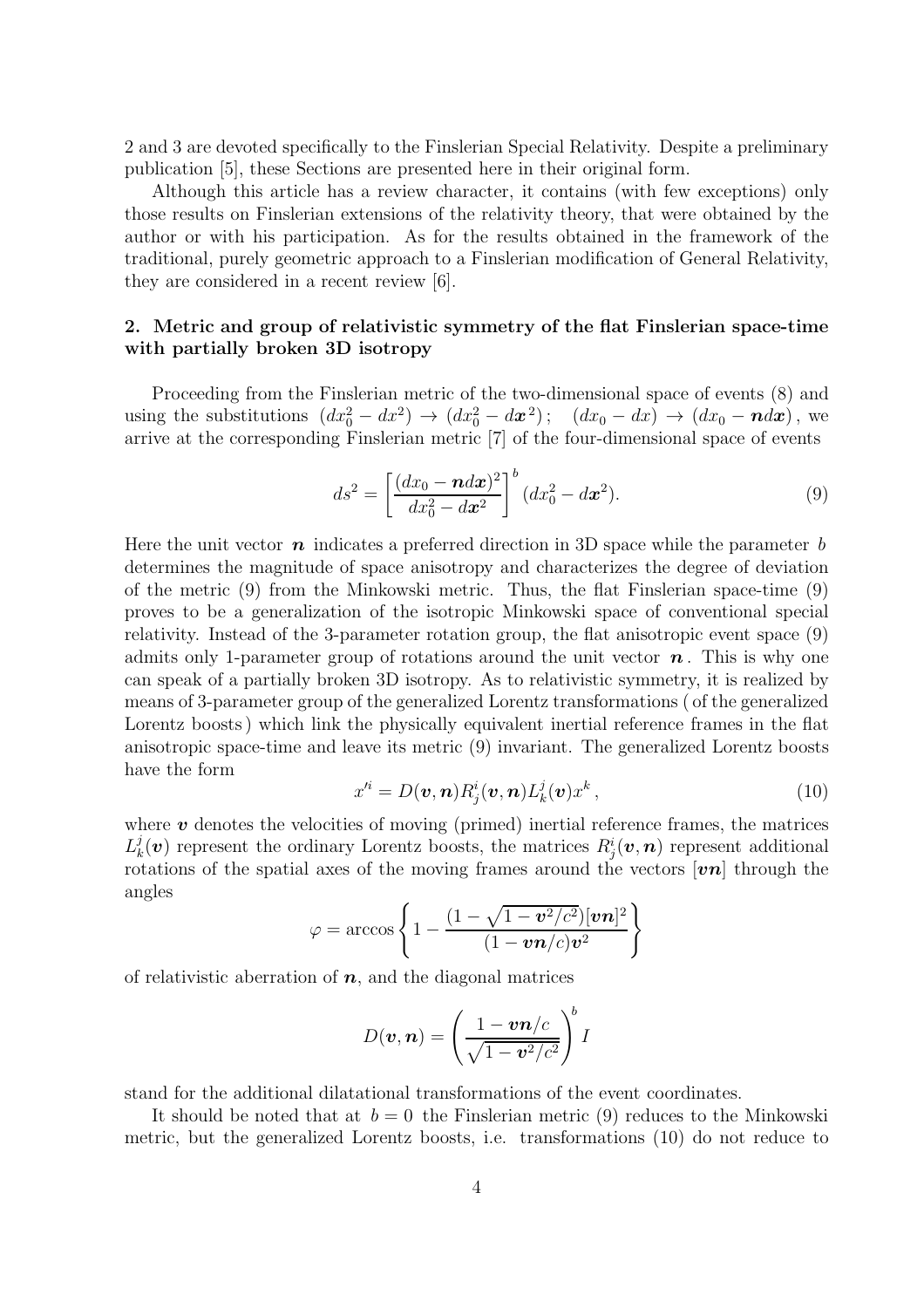ordinary Lorentz boosts and take the form

$$
x'^{i} = R^{i}_{j}(\boldsymbol{v}, \boldsymbol{n}) L^{j}_{k}(\boldsymbol{v}) x^{k} . \qquad (11)
$$

At  $b = 0$ , i.e. in the case of Minkowski space where all directions in 3D space are equivalent,  $\boldsymbol{n}$  has no physical meaning. In this case, each of the transformations (11) is differed from the respective Lorentz boost  $x^{i} = L_k^{i}(v)x^k$  by the additional rotation  $x^{\prime i} = R_k^i(\boldsymbol{v}, \boldsymbol{n}) x^k$  of the spatial axes. These additional rotations are adjusted in such a way that if a ray of light has the the direction  $n$  in one frame, then it will have the same direction in all frames under consideration. Thus, at  $b = 0$ , i.e. within the framework of conventional special relativity, the transformations (11) represent an alternative to the Lorentz boosts, however, in contrast to the boosts, they constitute a 3-parameter noncompact group which turns out to be a subgroup of the 6-parameter homogeneous Lorentz group . Physically such noncompact transformations are realized as follows. First choose as  $n$  a direction towards a preselected star and then perform an arbitrary Lorentz boost by complementing it with such a turn of the spatial axes that in a new reference frame the direction towards the star remains unchanged. The set of the transformations described has just been given by the above-displayed relation (11).

Now let us consider an inhomogeneous group of relativistic symmetry or, in other words, inhomogeneous group of isometries of the flat Finslerian space-time (9). Since the respective homogeneous noncompact group (10) is 3-parametric, with inclusion of 1-parameter group of rotations around the preferred direction  $n$  and 4-parameter translation group, the inhomogeneous group of relativistic symmetry of the space-time (9) appears to have eight parameters. To obtain the simplest representation for its generators, it is enough to send the third spatial axis along  $n$  and rewrite the homogeneous transformations (10) in the infinitesimal form. As a result, we come to the following eight generators

$$
X_1 = -(x^1 p_0 + x^0 p_1) - (x^1 p_3 - x^3 p_1),
$$
  
\n
$$
X_2 = -(x^2 p_0 + x^0 p_2) + (x^3 p_2 - x^2 p_3),
$$
  
\n
$$
X_3 = -bx^i p_i - (x^3 p_0 + x^0 p_3),
$$
  
\n
$$
R_3 = x^2 p_1 - x^1 p_2;
$$
  
\n
$$
p_i = \partial/\partial x^i.
$$

These generators satisfy the commutation relations

$$
[X_1X_2] = 0, \t [R_3X_3] = 0, \n[X_3X_1] = X_1, \t [R_3X_1] = X_2, \n[X_3X_2] = X_2, \t [R_3X_2] = -X_1; \n[p_ip_j] = 0; \n[X_1p_0] = p_1, \t [X_2p_0] = p_2, \t [X_3p_0] = bp_0 + p_3, \t [R_3p_0] = 0, \n[X_1p_1] = p_0 + p_3, \t [X_2p_1] = 0, \t [X_3p_1] = bp_1, \t [R_3p_1] = p_2, \n[X_1p_2] = 0, \t [X_2p_2] = p_0 + p_3, \t [X_3p_2] = bp_2, \t [R_3p_2] = -p_1, \n[X_1p_3] = -p_1, \t [X_2p_3] = -p_2, \t [X_3p_3] = bp_3 + p_0, \t [R_3p_3] = 0.
$$

It is clear that the homogeneous isometry group of the flat Finslerian space-time (9) contains four parameters (generators  $X_1$ ,  $X_2$ ,  $X_3$  and  $R_3$ ). This group is a subgroup of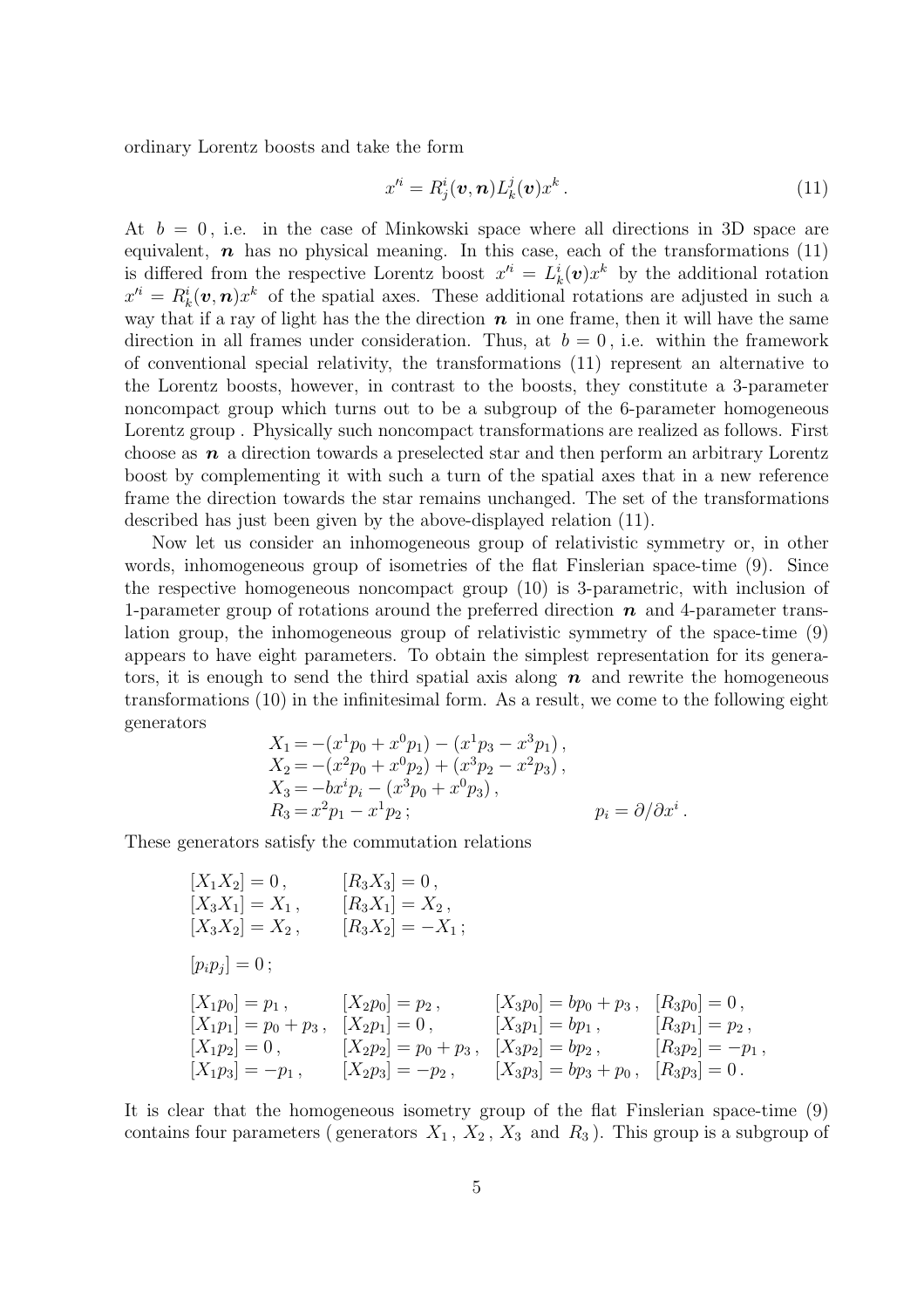the 11-parametric Similitude (Weyl) group [8], and it is isomorphic to the corresponding 4-parametric subgroup (with generators  $X_1, X_2, X_3|_{b=0}$  and  $R_3$ ) of the homogeneous Lorentz group. Since the 6-parametric homogeneous Lorentz group does not have any 5-parametric subgroup [9], while its 4-parametric subgroup is unique up to isomorphisms, the passage from the Minkowski space-time to the Finslerian space-time (9) implies a minimum possible violation of Lorentz symmetry. With this, the relativistic symmetry represented now by generalized Lorentz boosts (10) remains valid [10]. Besides, in spite of a new geometry of event space, the Lobachevsky geometry of 3-velocity space and, respectively, the relativistic law of addition of 3-velocities remain unchanged. Finally, it should be noted that the above-described 8-parameter inhomogeneous group of relativistic symmetry (the group of motions) of the anisotropic event space (9) was first scrutinized in  $[11]-[13]$ . At the present time, thanks to  $[14]$ , this group is known as  $DISIM<sub>b</sub>(2)$ , i.e. Deformed Inhomogeneous subgroup of SIMilitude group that includes 2-parameter Abelian homogeneous noncompact subgroup. [1](#page-5-0) As for the group  $SIM(2)$ , its generators  $X_1, X_2, X_3|_{b=0}, R_3$  and their Lie algebra have already been described above. The Lie algebra of the corresponding Hermitian operators is also displayed in [15], where a nontrivial physical implementation of the  $SIM(2)$  symmetry is proposed.

## 3. Relativistic point mechanics and the rest momentum as a new observable in the flat Finslerian space-time with partially broken 3D isotropy

A remarkable property of the partially anisotropic space of events (9) is the fact that it keeps the conformal structure ( light cone ) of the Minkowski space, i.e. light propagates according to the equation  $dx_0^2 - dx^2 = 0$ . Therefore, the speed of light is independent of the direction of its propagation and is equal to  $c$ . It thus appears that the square of the distance dl between adjacent points of 3D space, determined by means of exchange of light signals, is expressed by the formula  $dl^2 = d\mathbf{x}^2$ . Thus, although in the 3D space there is a preferred direction  $n$ , its geometry remains Euclidean. But, what does the anisotropy of space physically manifest itself in? First of all, the space anisotropy affects the dependence of proper time of a moving clock on the direction of clock's velocity : according to (9), the interval  $d\tau$  of proper time read by the clock moving with a velocity v is related to the time interval dt read by a clock at rest by the relation  $d\tau = (d\tau/dt) dt$ , where

$$
\frac{d\tau}{dt} = \left(\frac{1 - \nu n/c}{\sqrt{1 - v^2/c^2}}\right)^b \sqrt{1 - v^2/c^2}.
$$

Thus, in contrast to Minkowski space (for which:  $b = 0$ ,  $\frac{d\tau}{dt}|_{b=0} = \sqrt{1 - v^2/c^2} \leq 1$ and, hence, the moving clock is always slow in comparison with the clock at rest ), in the anisotropic space the time dilatation factor  $(d\tau/dt)|_{b>0}$  can take on values greater than unity.

In order to generalize conventional relativistic point mechanics for the case of the flat partially anisotropic space-time, we replace the Minkowski line element  $ds = \sqrt{dx_0^2 - dx^2}$ with the Finslerian element in the usual action integral. As a result, the action integral

<span id="page-5-0"></span><sup>&</sup>lt;sup>1</sup>In connection with the  $DISIM_b(2)$  relativistic symmetry, note here a recent interesting paper [23].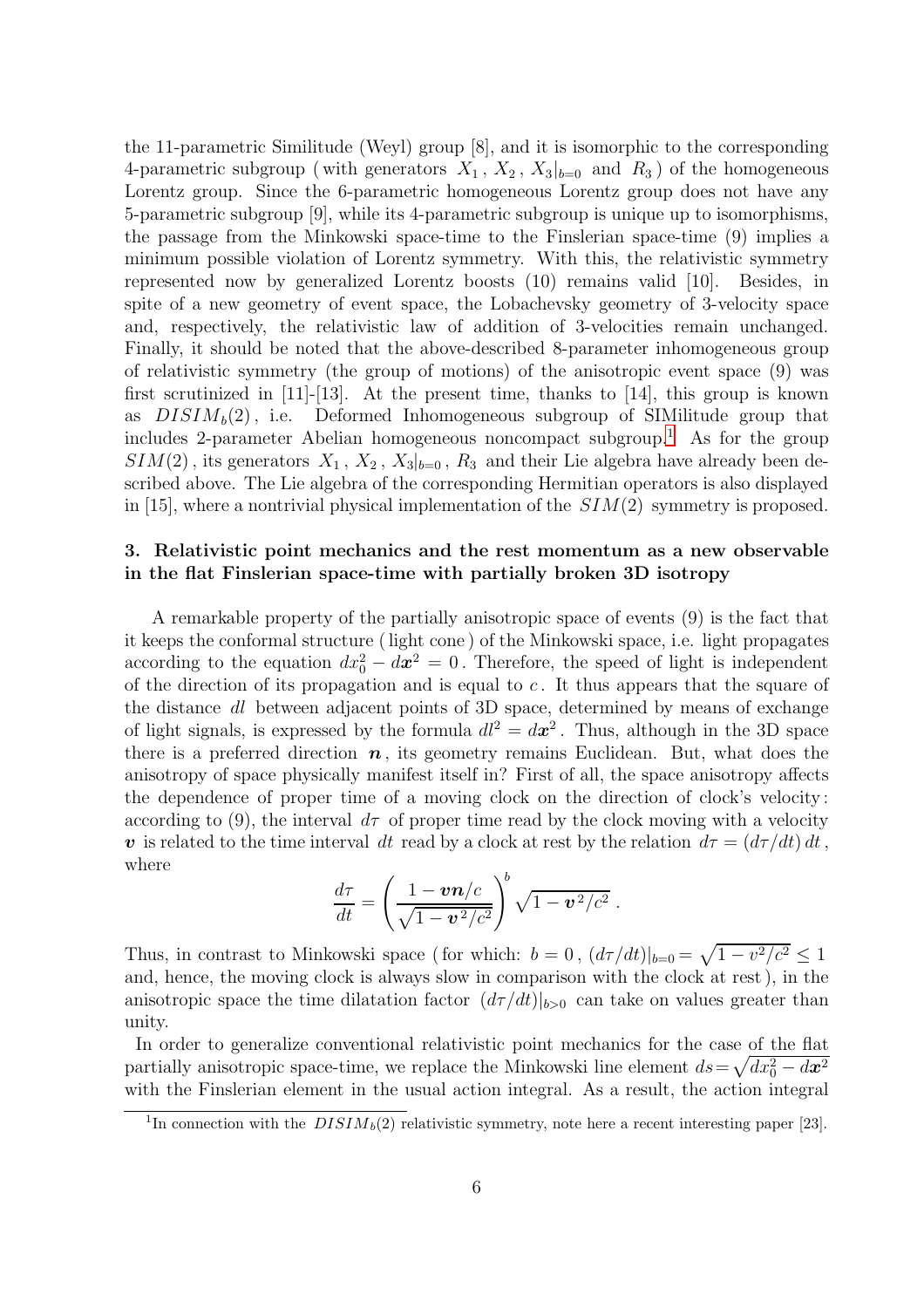

Figure 1: Plots illustrating the dependence of time dilatation factor  $(d\tau/dt)|_{b=r=0.6}$  on the magnitude of clock's velocity at angles  $\alpha$  between v and n equal to 0,  $\pi/4$  and  $\pi/2$ . The semi-circumference corresponds to the isotropic Minkowski space for which  $b \equiv r = 0$ .

for a free relativistic particle in the flat partially anisotropic space-time takes, according to (9), the form

$$
S = -mc \int_{i}^{f} ds , \qquad (12)
$$

where  $ds = \left[ (dx_0 - \boldsymbol{n} dx) / \sqrt{dx_0^2 - dx^2} \right]^b \sqrt{dx_0^2 - dx^2}$ . Now we have to make sure that formula (12) correctly determines the action for a free particle. To this end, consider, along with the clock at rest, another clock which starts to move from the clock at rest and, having executed nonuniform motion along a closed path, returns to the initial point. Since at certain values of the velocity  $\boldsymbol{v}$  the time dilatation factor in the anisotropic space is greater than unity ( see Figure 1 ), the moving clock is fast (on the corresponding parts of its path) in comparison with the clock at rest. Yet, on returning to the clock at rest, the moving clock will necessarily be behind. The validity of this assertion was rigorously proved in [16]. Thus in the flat anisotropic space-time (9) the integral f  $\int ds$  is i at a maximum while the action (12) is at a minimum on the straight world line connecting points i and  $f$ . Therefore, (12) really correctly determines the action for a free particle in the flat anisotropic space-time (9).

The action (12) leads to the following relativistic Lagrange function

$$
L = -mc^2 \left(\frac{1 - \mathbf{v}\mathbf{n}/c}{\sqrt{1 - \mathbf{v}^2/c^2}}\right)^b \sqrt{1 - \mathbf{v}^2/c^2}.
$$
 (13)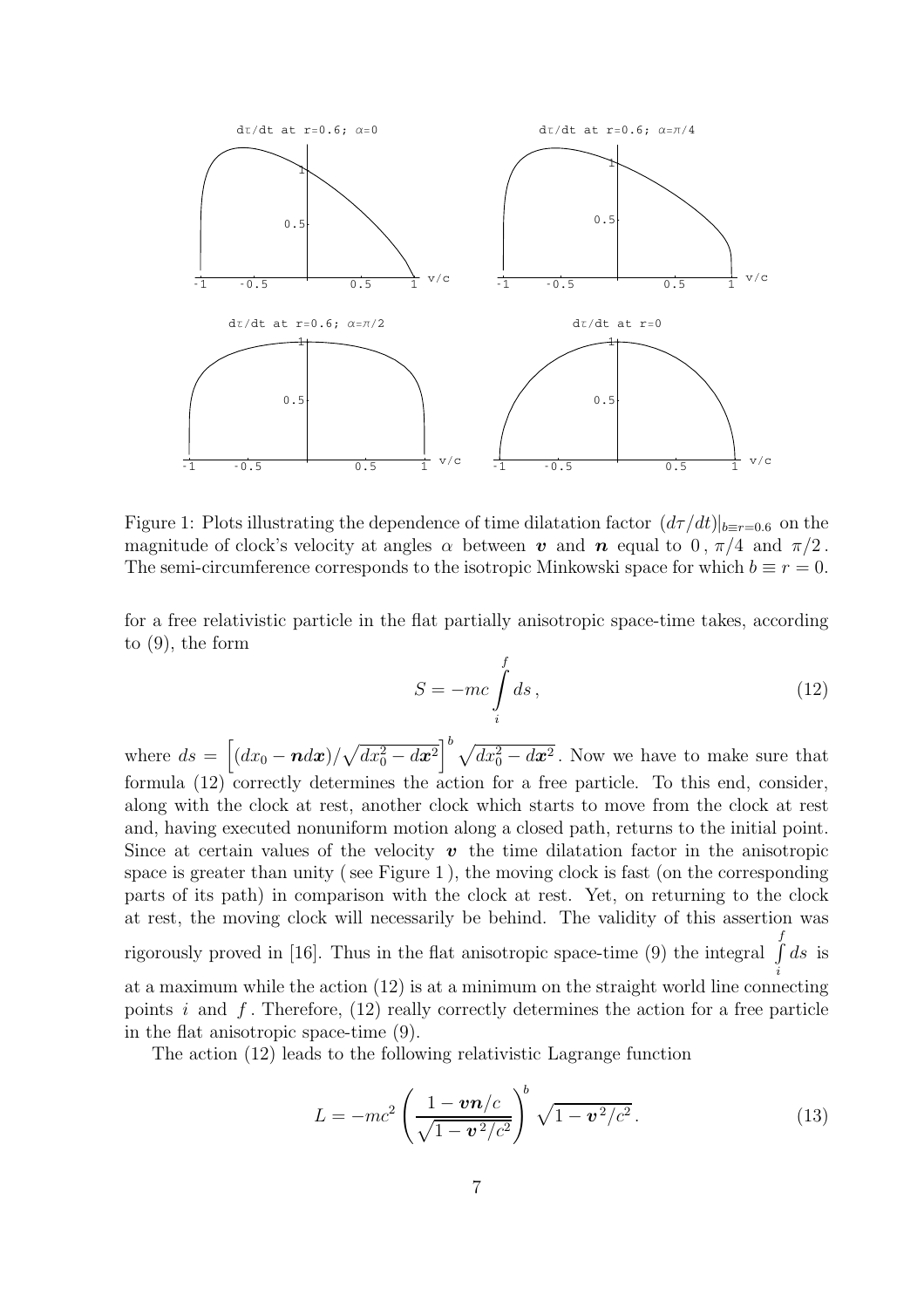It follows from (13) that

$$
E = \frac{mc^2}{\sqrt{1 - v^2/c^2}} \left( \frac{1 - v\eta/c}{\sqrt{1 - v^2/c^2}} \right)^b \left[ 1 - b + b\frac{1 - v^2/c^2}{1 - v\eta/c} \right].
$$
 (14)

Thus, the energy E of a free particle in the anisotropic space depends both on the magnitude and on the direction of its velocity  $v$ . At  $v = 0$  the energy reaches its absolute minimum, i.e the rest energy  $E|_{v=0} = mc^2$ . As regards the momentum

$$
\mathbf{p} = \frac{m}{\sqrt{1 - \mathbf{v}^2/c^2}} \left( \frac{1 - \mathbf{v} \mathbf{n}/c}{\sqrt{1 - \mathbf{v}^2/c^2}} \right)^b \left[ (1 - b)\mathbf{v} + bc\mathbf{n} \frac{1 - \mathbf{v}^2/c^2}{1 - \mathbf{v} \mathbf{n}/c} \right],
$$
(15)

its direction does not coincide with the direction of the velocity  $\boldsymbol{v}$  of a massive particle. Even in the case  $v = 0$  the momentum of the particle does not vanish; there remains its rest momentum. Thus, in the anisotropic space (9), any massive particle besides its rest energy  $E|_{v=0} = mc^2$  also has the rest momentum  $p|_{v=0} = bmcn$ . Massless particles have no such property; for them, as in conventional special relativity,  $v = c$  and  $E^2/c^2 - p^2 = 0$ .

The energy (14) and the momentum (15) are related by the following modified dispersion relation ( modified mass-shell equation )

$$
\left[\frac{(p_0 - \mathbf{p}\mathbf{n})^2}{p_0^2 - \mathbf{p}^2}\right]^{-b} (p_0^2 - \mathbf{p}^2) = (mc)^2 (1 - b)^{(1 - b)} (1 + b)^{(1 + b)},\tag{16}
$$

where  $p_0 = p^0 = E/c$ . This modified relation describes a deformed two-sheeted hyperboloid. Such a hyperboloid is relativistically invariant owing to the fact that the generalized Lorentz transformations (10) of the event coordinates  $x^i$ , i.e. the transformations  $x^{\prime i} = DR^i_j L^j_k x^k$  are accompanied by the corresponding transformations  $p^{\prime i} = D^{-1}R^i_j L^j_k$  $_{k}^{j}p^{k}$ of 4-momenta  $p^i = (p^0, \mathbf{p})$ . It is obvious that the deformation of a two-sheeted hyperboloid depends on the magnitude  $b$  of space anisotropy. The corresponding two-sheeted hyperboloids at  $b \equiv r = 0, 0.3, 0.6$  and 0.8 are shown in Figure 2.

The Lagrange function (13) takes on the following form in the nonrelativistic limit

$$
L = -mc^{2} + bmc(\mathbf{v}\mathbf{n}) + (1 - b)mv^{2}/2 + b(1 - b)m(\mathbf{v}\mathbf{n})^{2}/2.
$$
 (17)

Since in (17) the expression  $-mc^2 + bmc(vn)$  is a total derivative with respect to time, it can be omitted. As a result, we see that in the case of a nonrelativistic particle in the anisotropic space its kinetic energy  $T = m_{\alpha\beta} v^{\alpha} v^{\beta}/2$  and momentum  $p_{\alpha} = m_{\alpha\beta} v^{\beta}$  are determined by the inertial mass tensor

$$
m_{\alpha\beta} = m(1 - b)(\delta_{\alpha\beta} + b n_{\alpha} n_{\beta}).
$$
\n(18)

Let us now rewrite Finslerian metric (9) so that it is expressed through the fourdimensional entities:

$$
ds = \left[\frac{(dx_0 - \mathbf{n}dx)^2}{dx_0^2 - dx^2}\right]^{b/2} \sqrt{dx_0^2 - dx^2} = \left[\frac{(n_i dx^i)^2}{\eta_{ik} dx^i dx^k}\right]^{b/2} \sqrt{n_{ik} dx^i dx^k}.
$$
 (19)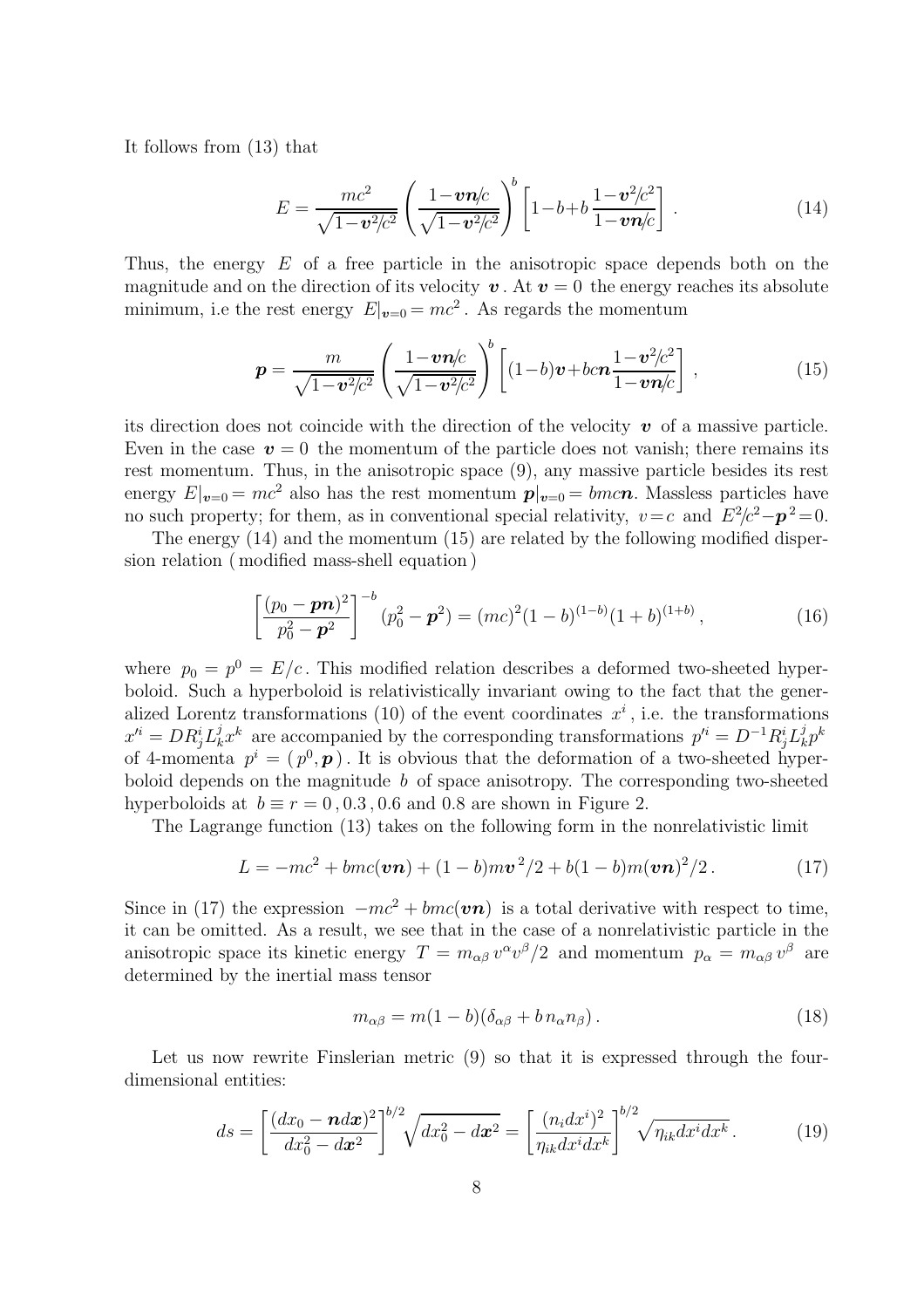

Figure 2: Parametric 3D plots of the mass shells in a space of kinematic 4-momenta. Any of the deformed two-sheeted hyperboloids remains inscribed into a light cone and like a light cone it is an invariant of the generalized Lorentz transformations.

Since  $n^2 = 1$ , it is clear that here we have

$$
n_i = \{1, -n\}, \quad \eta_{ik} = diag\{1, -1, -1, -1\}, \quad n^i = \{1, n\}, \quad n_i n^i = 0.
$$

In accordance with  $(12)$  and  $(19)$ , a constant field b defines the specific inseparable interaction of a constant null-vector field  $n_i$  with massive particles. Effect of this interaction is that the particles acquire - according to (18), the properties of quasi-particles in an axially symmetric crystalline medium, the role of which is played by axially symmetric quintessence. The latter is, thus, the physical carrier of the anisotropy of the flat space of events (19) and it consists of Weyl fermion-antifermion condensate. In this regard, it is worth noting that, in contrast to the standard Dirac equation, the corresponding constant spinors are non-trivial solutions of the  $DISIM_b(2)$ −invariant generalized massive Dirac equation [17], whose Lagrangian has the form

$$
\mathcal{L} = \frac{i}{2} \left( \bar{\psi} \gamma^j \partial_j \psi - \partial_j \bar{\psi} \gamma^j \psi \right) - m \left[ \left( \frac{n_j \bar{\psi} \gamma^j \psi}{\bar{\psi} \psi} \right)^2 \right]^{b/2} \bar{\psi} \psi . \tag{20}
$$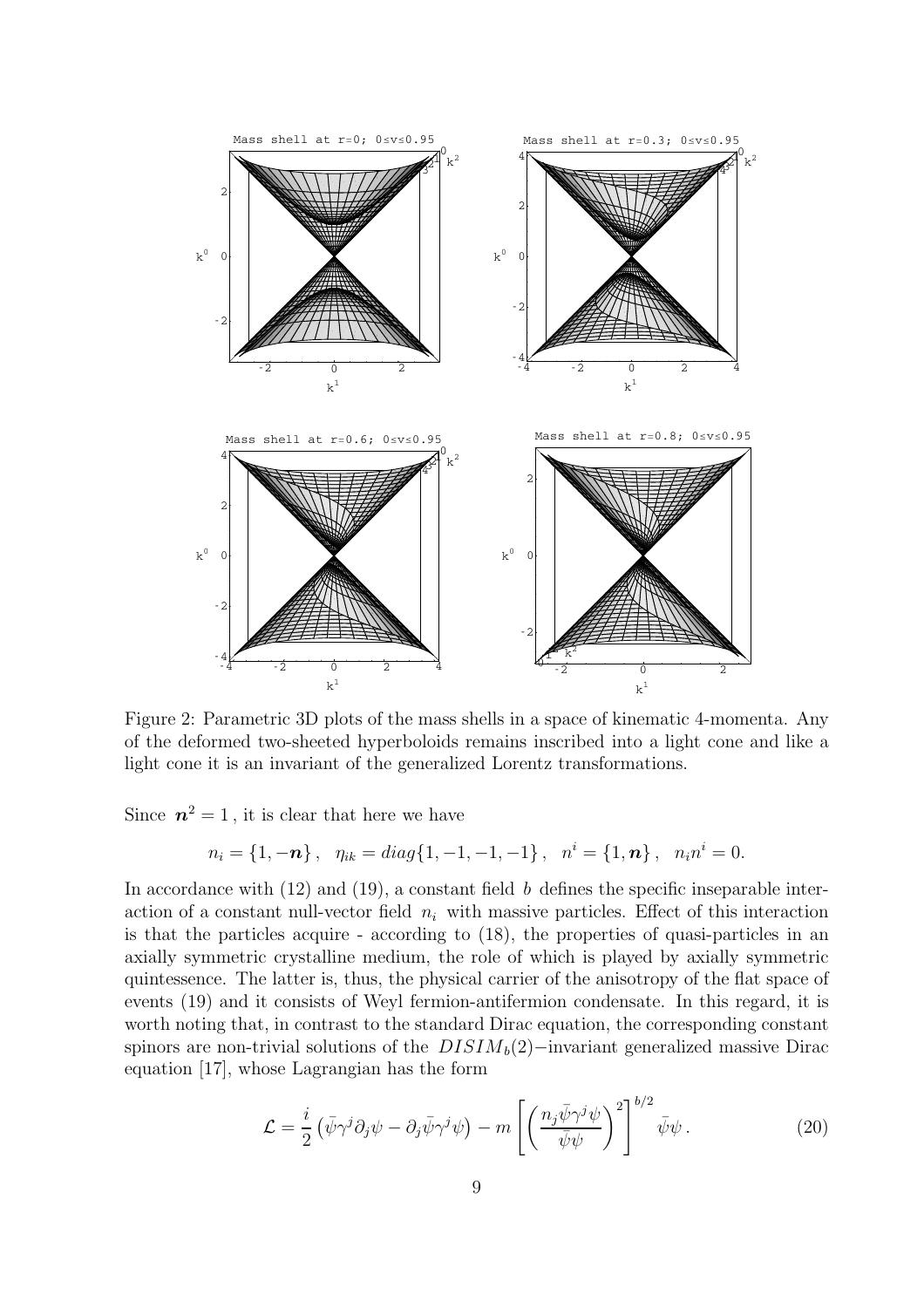### 4. Metric and group of relativistic symmetry of the flat Finslerian space-time with entirely broken 3D isotropy

In [18] the metric describing relativistically invariant Finslerian spaces with entirely broken 3D isotropy has been obtained in the following most general form

$$
ds = (dx_0 - dx_1 - dx_2 - dx_3)^{(1+b_1+b_2+b_3)/4} (dx_0 - dx_1 + dx_2 + dx_3)^{(1+b_1-b_2-b_3)/4}
$$
  
 
$$
\times (dx_0 + dx_1 - dx_2 + dx_3)^{(1-b_1+b_2-b_3)/4} (dx_0 + dx_1 + dx_2 - dx_3)^{(1-b_1-b_2+b_3)/4}.
$$
 (21)

The parameters characterizing the anisotropy of the spaces (21) are limited by the conditions

$$
1 + b_1 + b_2 + b_3 \ge 0, \quad 1 + b_1 - b_2 - b_3 \ge 0, 1 - b_1 + b_2 - b_3 \ge 0, \quad 1 - b_1 - b_2 + b_3 \ge 0
$$

It should be noted that if  $b_1 = b_2 = b_3 = 0$ , then the metric (21) takes the form

$$
ds_{B-M} = [ (dx_0 - dx_1 - dx_2 - dx_3)(dx_0 - dx_1 + dx_2 + dx_3)
$$
  
 
$$
\times (dx_0 + dx_1 - dx_2 + dx_3)(dx_0 + dx_1 + dx_2 - dx_3) ]^{1/4}.
$$

Thus, in this particular case, we obtain the well-known Berwald-Moor metric, but written in the basis, which was introduced in [18].

Now consider the group of isometries of flat Finslerian spaces (21). The homogeneous 3-parametric non-compact group of isometries, i.e. the group of the relativistic symmetry of space-time (21) appears to be Abelian, and the transformations belonging to such a group have the same meaning as the ordinary Lorentz boosts. The explicit form of these transformations is

$$
x_i' = D L_{ik} x_k, \qquad (22)
$$

where

$$
D = e^{-(b_1 \alpha_1 + b_2 \alpha_2 + b_3 \alpha_3)}
$$

 $L_{ik}$  are the unimodular matrices that are given by the formulas

$$
L_{ik} = \begin{pmatrix} A & -B & -C & -D \\ -B & A & D & C \\ -C & D & A & B \\ -D & C & B & A \end{pmatrix},
$$
 (23)

,

 $\mathcal{A} = \cosh \alpha_1 \cosh \alpha_2 \cosh \alpha_3 + \sinh \alpha_1 \sinh \alpha_2 \sinh \alpha_3$ ,

 $\mathcal{B} = \cosh \alpha_1 \sinh \alpha_2 \sinh \alpha_3 + \sinh \alpha_1 \cosh \alpha_2 \cosh \alpha_3,$ 

 $C = \cosh \alpha_1 \sinh \alpha_2 \cosh \alpha_3 + \sinh \alpha_1 \cosh \alpha_2 \sinh \alpha_3$ ,

 $\mathcal{D} = \cosh \alpha_1 \cosh \alpha_2 \sinh \alpha_3 + \sinh \alpha_1 \sinh \alpha_2 \cosh \alpha_3$ 

 $\alpha_1, \alpha_2, \alpha_3$  are the parameters of the group. Along with the parameters  $\alpha_i$ , the components  $v_i = dx_i/dx_0$  of the coordinate velocity of the primed reference frame can also be used as group parameters. The parameters  $v_i$  and  $\alpha_i$  are related by

$$
v_1 = (\tanh \alpha_1 - \tanh \alpha_2 \tanh \alpha_3)/(1 - \tanh \alpha_1 \tanh \alpha_2 \tanh \alpha_3),
$$
  
\n
$$
v_2 = (\tanh \alpha_2 - \tanh \alpha_1 \tanh \alpha_3)/(1 - \tanh \alpha_1 \tanh \alpha_2 \tanh \alpha_3),
$$
  
\n
$$
v_3 = (\tanh \alpha_3 - \tanh \alpha_1 \tanh \alpha_2)/(1 - \tanh \alpha_1 \tanh \alpha_2 \tanh \alpha_3).
$$
  
\n(24)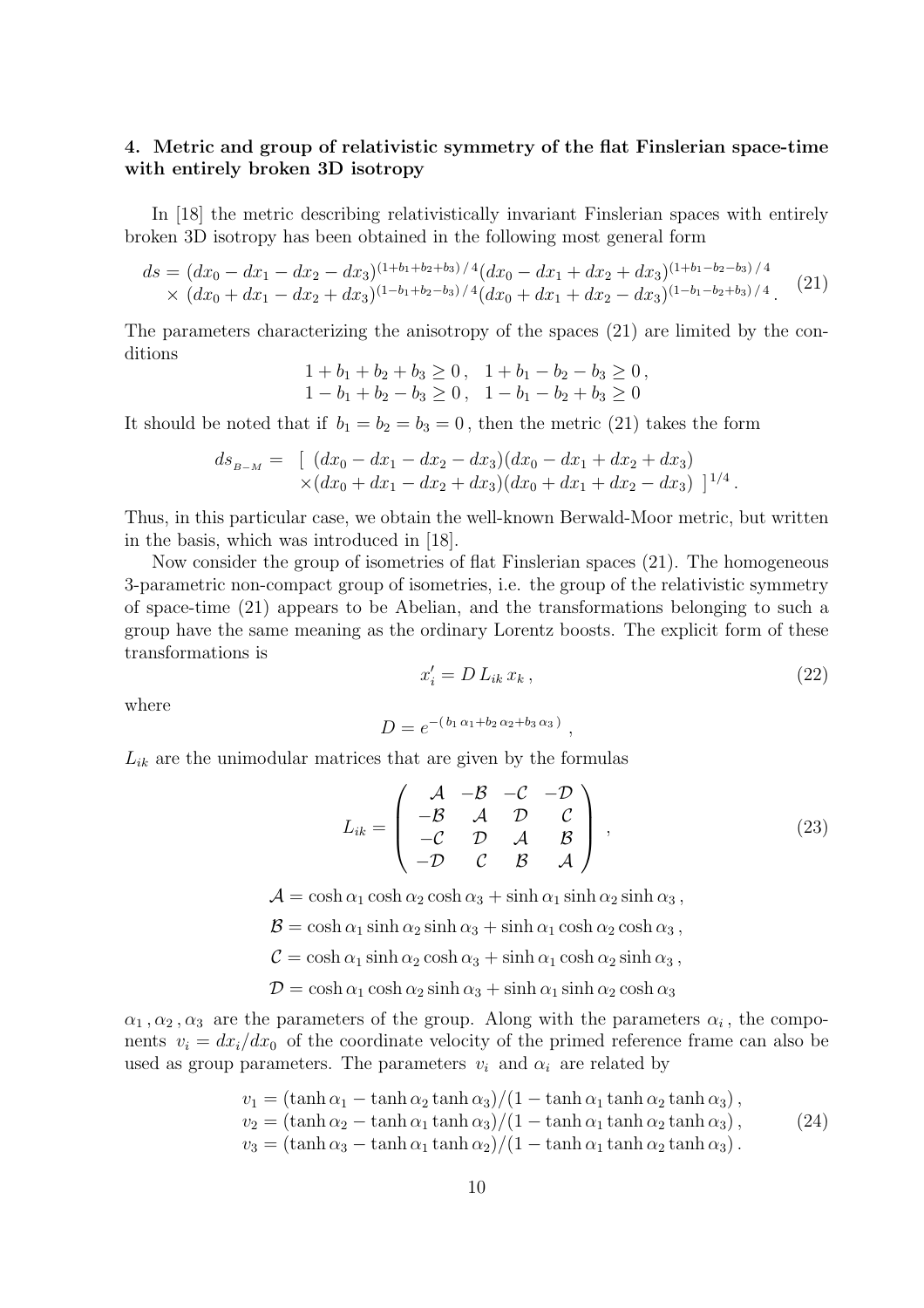The reverse relations have the form

$$
\alpha_1 = \frac{1}{4} \ln \frac{(1 + v_1 - v_2 + v_3)(1 + v_1 + v_2 - v_3)}{(1 - v_1 - v_2 - v_3)(1 - v_1 + v_2 + v_3)},
$$
  
\n
$$
\alpha_2 = \frac{1}{4} \ln \frac{(1 - v_1 + v_2 + v_3)(1 + v_1 + v_2 - v_3)}{(1 - v_1 - v_2 - v_3)(1 + v_1 - v_2 + v_3)},
$$
  
\n
$$
\alpha_3 = \frac{1}{4} \ln \frac{(1 - v_1 + v_2 + v_3)(1 + v_1 - v_2 + v_3)}{(1 - v_1 - v_2 - v_3)(1 + v_1 + v_2 - v_3)}.
$$

As for the generators  $X_i$  of the homogeneous 3-parametric group of isometries (22) of the space-time (21), they can be represented as follows

$$
X_1 = -b_1 x_\alpha p_\alpha - (x_1 p_0 + x_0 p_1) + (x_2 p_3 + x_3 p_2),
$$
  
\n
$$
X_2 = -b_2 x_\alpha p_\alpha - (x_2 p_0 + x_0 p_2) + (x_1 p_3 + x_3 p_1),
$$
  
\n
$$
X_3 = -b_3 x_\alpha p_\alpha - (x_3 p_0 + x_0 p_3) + (x_1 p_2 + x_2 p_1),
$$

where  $p_{\alpha} = \partial/\partial x_{\alpha}$  are the generators of the 4-parametric group of translations. Thus, with inclusion of the latter, a inhomogeneous group of isometries of the entirely anisotropic Finsler space of events (21) is a 7-parametric group. As to its generators, they satisfy the commutation relation

$$
[X_i X_j] = 0, \t [p_\alpha p_\beta] = 0,
$$
  
\n
$$
[X_1 p_0] = b_1 p_0 + p_1, \t [X_2 p_0] = b_2 p_0 + p_2, \t [X_3 p_0] = b_3 p_0 + p_3,
$$
  
\n
$$
[X_1 p_1] = b_1 p_1 + p_0, \t [X_2 p_1] = b_2 p_1 - p_3, \t [X_3 p_1] = b_3 p_1 - p_2,
$$
  
\n
$$
[X_1 p_2] = b_1 p_2 - p_3, \t [X_2 p_2] = b_2 p_2 + p_0, \t [X_3 p_2] = b_3 p_2 - p_1,
$$
  
\n
$$
[X_1 p_3] = b_1 p_3 - p_2, \t [X_2 p_3] = b_2 p_3 - p_1, \t [X_3 p_3] = b_3 p_3 + p_0.
$$

Determining the distance dl between adjacent points by means of light signals leads to the conclusion that the flat entirely anisotropic 3D space is endowed with the discrete symmetry of a regular rhombic dodecahedron shown in Figure 3. Accordingly, the dynamic properties of a nonrelativistic massive particle residing in such an anisotropic space are determined by the inertial mass tensor

$$
m_{\alpha\beta} = m \begin{pmatrix} (1 - b_1^2) & (b_3 - b_1 b_2) & (b_2 - b_1 b_3) \\ (b_3 - b_1 b_2) & (1 - b_2^2) & (b_1 - b_2 b_3) \\ (b_2 - b_1 b_3) & (b_1 - b_2 b_3) & (1 - b_3^2) \end{pmatrix} .
$$
 (25)

### 5. A curved space-time with  $DISIM_b(2)$  local relativistic symmetry and local gauge invariance of its Finslerian metric

Currently, the problem of Lorentz symmetry violation is widely debated in the literature, in which case the Finslerian approach to the problem is becoming more and more popular. It is based on the assumption of the Finsler geometric structure of space-time. As for Finslerian generalization of the Einstein equations, the corresponding first attempts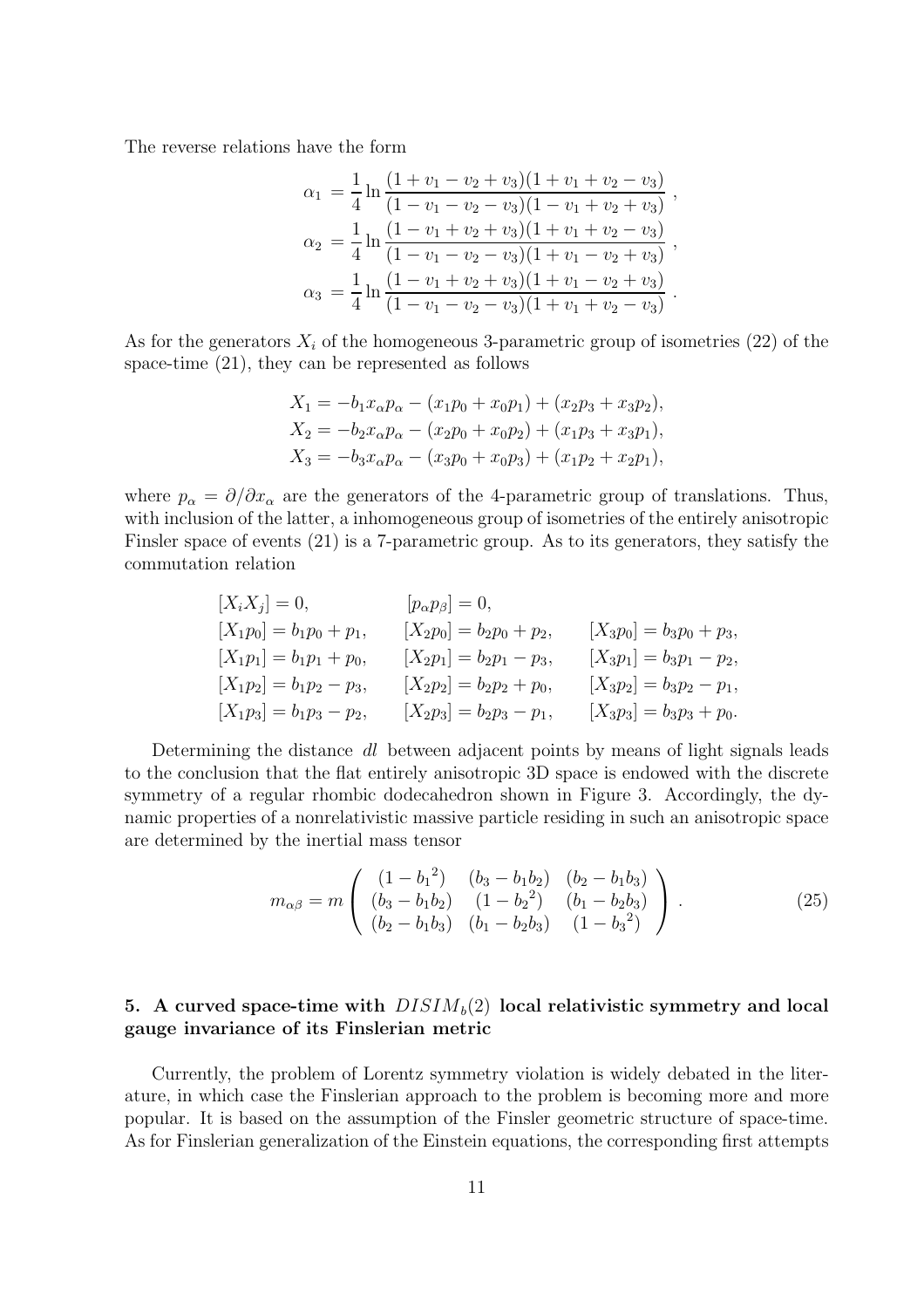

Figure 3: A regular rhombic dodecahedron as an Euclidean image of 3D sphere of radius dl, prescribed in the flat entirely anisotropic Finslerian space.

were made in the early seventies. At that time, equations for the metric function of Finslerian space-time were proposed by analogy with the Einstein equations, but using the Finsler curvature tensors. Unfortunately, the physical interpretation of such equations turned out to be obscure. Although recent studies are more advanced from a physical point of view ( see, in particular, an interesting paper [24] ), it should again be noted that, in all likelihood, it is impossible to build physically meaningful Finslerian generalization of the Einstein theory of relativity without going beyond the framework of the purely geometric Finslerian analogies.

The fact is that the transition from Riemannian to Finslerian space-time necessarily leads to a violation of the local Lorentz symmetry. However, the violation of the local Lorentz symmetry of space-time does not necessarily mean a violation of the local relativistic symmetry. In the previous sections of this paper, it is shown that there are only two types of flat Finslerian event spaces, transitions to which from the Minkowski space violate the Lorentz symmetry of the event space without breaking relativistic symmetry.[2](#page-11-0)

The flat Finslerian event spaces of the first type are relativistically symmetric spaces with partially broken 3D isotropy, i.e. with axial 3D symmetry. Their  $DISIM_b(2)$ invariant Finslerian metric has the form (9) and describes axially symmetric crystalline states of space-time. In addition, such a metric satisfies the correspondence principle with the pseudo-Euclidean metric of the Minkowski space and therefore underlies viable

<span id="page-11-0"></span><sup>2</sup>Since the Lorentz symmetry is usually identified with relativistic symmetry (although, strictly speaking, these symmetries do not coincide), we clarify that relativistic symmetry of a flat event space means that it has at least a 3-parameter homogeneous non-compact group of isometries, while the Lorentz symmetry means that an homogeneous group of isometries is represented by the 6-parameter Lorentz group, which, in addition to 3-parameter non-compact transformations, contains the 3-parameter subgroup of 3D rotations.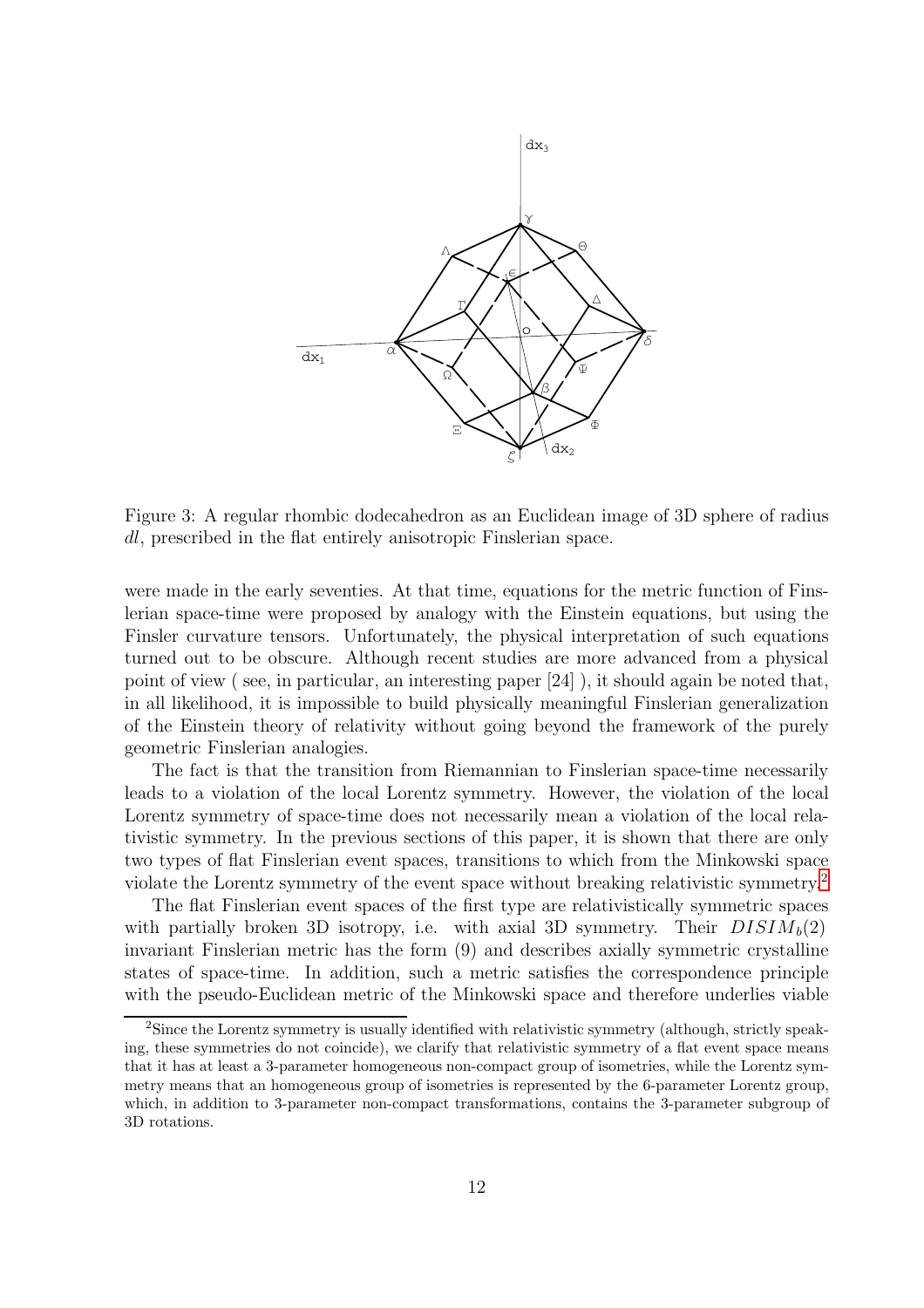Finslerian extension of the SR.

The flat Finslerian event spaces of the second type are relativistically symmetric spaces with entirely broken 3D isotropy. They are described by relativistically invariant Finslerian metric (21) and their relativistic symmetry is realized by means of 3-parameter homogeneous non-compact Abelian group of isometries. As for the respective non-homogeneous group, it is a 7-parameter group. It is also worth noting that flat Finslerian metric (21) describes an entirely anisotropic crystalline state of space-time with a discrete symmetry of a regular rhombic dodecahedron.

It is now clear that Finslerian metric describing a curved locally anisotropic space-time with  $DISIM<sub>b</sub>(2)$  local relativistic symmetry can be obtained from the Finslerian metric (19) of a flat space-time by means of the following replacement :

$$
\eta_{ik} \to g_{ik}(x), \ n_i \to n_i(x), \ b \to b(x)
$$

. As a result, we arrive at the only possible viable Finslerian space-time model [19] with the metric

$$
ds = \left[\frac{(n_i dx^i)^2}{g_{ik} dx^i dx^k}\right]^{b/2} \sqrt{g_{ik} dx^i dx^k},\tag{26}
$$

where  $g_{ik} = g_{ik}(x)$  is the Riemannian metric tensor related to the gravity field;  $b = b(x)$ is the scalar field characterizing the magnitude of local space anisotropy, and  $n_i = n_i(x)$ is the null-vector field indicating the locally preferred directions in space-time. So, the correct Finslerian extension of the general theory of relativity ( under which the physical meaning of local relativistic space-time symmetry is preserved) must be based on the Finslerian space-time model (26). At each point of a curved Finslerian space time (26), the flat tangent Finslerian spaces have their own values of the parameters  $b$  and  $n_i$ . These values are none other than the value of the fields  $b(x)$  and  $n<sub>i</sub>(x)$  at the corresponding space-time points.

Obviously, the dynamics of a curved Finslerian spacetime (26) is completely determined by the dynamics of interacting fields  $q_{ik}(x)$ ,  $b(x)$ ,  $n_i(x)$ , and these fields form, along with the matter fields, a unified dynamic system. Therefore, in contrast to the existing purely geometric approaches to a Finslerian generalization of the Einstein equations, our approach to the same problem is based on the use of the methods of conventional field theory.

One can readily check by direct substitution that the metric (26), depending on the fields  $g_{ik}(x)$ ,  $b(x)$ ,  $n_i(x)$  and thereby determining a curved partially anisotropic Finslerian space-time, is invariant under the following local transformations of these fields

$$
\begin{cases}\n g_{ik}(x) \rightarrow \tilde{g}_{ik}(x) = \exp\{2\sigma(x)\} g_{ik}(x), \n n_i(x) \rightarrow \tilde{n}_i(x) = \exp\{\sigma(x)[b(x)-1]/b(x)\} n_i(x), \n b(x) \rightarrow \tilde{b}(x) = b(x),\n\end{cases}
$$
\n(27)

where  $\sigma(x)$  is an arbitrary function.

From the invariance of metric (26) under the local transformations (27) it follows that the Lagrangian and the action

$$
S = -mc \int_{a}^{b} \left[ \frac{(n_i(x)\dot{x}^i)^2}{g_{ik}(x)\dot{x}^i \dot{x}^k} \right]^{b(x)/2} \sqrt{g_{ik}(x)\dot{x}^i \dot{x}^k} d\lambda \tag{28}
$$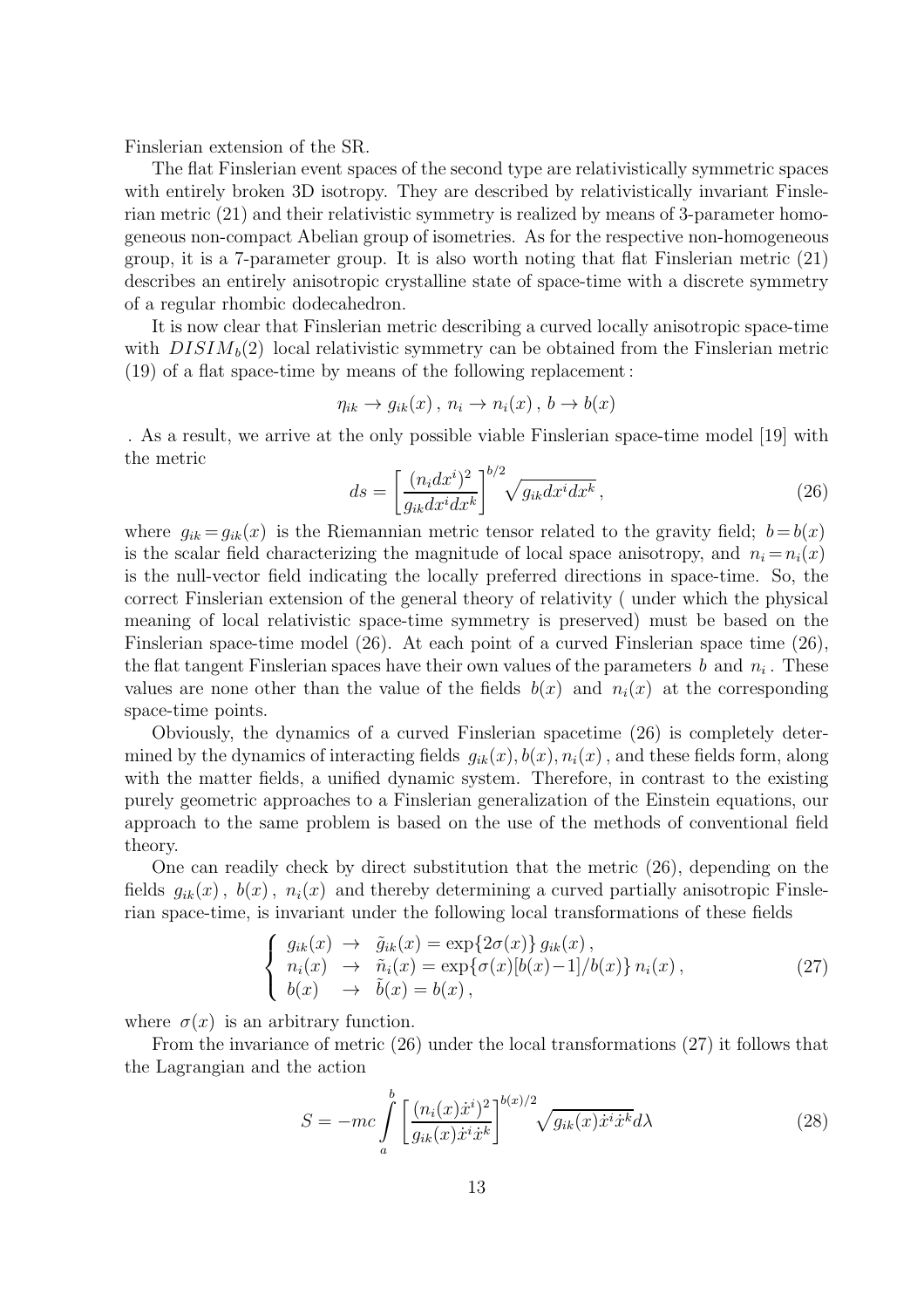(here  $\dot{x}^i$  is the generalized velocity,  $\lambda$  is a parameter on a world line) for a particle in the external fields  $g_{ik}(x)$ ,  $b(x)$  and  $n_i(x)$ , are also invariant under the above transformations, which entails the invariance of Hamilton's equations of motion

$$
\frac{du_i}{ds} = \frac{1}{2} \left[ \frac{\partial b}{\partial x^i} \ln \frac{(1+b)(n^k u_k)^2}{(1-b)g^{lm} u_l u_m} + \frac{\partial n^p}{\partial x^i} \frac{2bu_p}{n^k u_k} - \frac{\partial g^{nl}}{\partial x^i} \frac{(1+b)u_n u_l}{g^{jk} u_j u_k} \right],
$$
(29)

$$
\frac{dx^{i}}{ds} = \frac{(1+b)g^{ik}u_{k}}{g^{lm}u_{l}u_{m}} - b\frac{n^{i}}{n^{k}u_{k}},
$$
\n(30)

where

$$
u_l=(1-b)\frac{v_l}{v_kv^k}+b\frac{n_l}{n_kv^k}\,;\qquad v^k=dx^k/ds\,.
$$

Moreover, it can readily be seen that the observable quantities of proper time

$$
cd\tau = \left[\frac{n_0^2}{g_{00}}\right]^{b/2} \sqrt{g_{00}} dx^0
$$
\n(31)

and 3-space distances

$$
dl^2 = \left[\frac{n_o^2}{g_{00}}\right]^b \left(-g_{\alpha\beta} + \frac{g_{0\alpha}g_{0\beta}}{g_{00}}\right) dx^\alpha dx^\beta ,\qquad (32)
$$

as well as the action

$$
S = -\frac{1}{c} \int \mu^* \left( \frac{n_i v^i}{\sqrt{g_{ik} v^i v^k}} \right)^{4b} \sqrt{-g} d^4x,
$$

for a compressible fluid are invariant under  $(27)$ . (In this formula  $\mu^*$  is the invariant fluid energy density,  $v^i = dx^i/ds$ , and ds is Finslerian metric (26))

All this suggests that the fields coupled by the transformations (27) describe the same physical situation and that the transformations (27) themselves have the meaning of local gauge transformations.

In connection with the mentioned local gauge invariance, the dynamical system consisting of the fields  $g_{ik}$ ,  $b, n^i$  and a compressible fluid must be supplemented by two vector gauge fields  $A_i$  and  $B_i$ , that under local transformations (27) are transformed in the corresponding gradient manner. The  $A_i$  field for a certain class of problems is a pure gauge field, and the  $B_i$  field, whose gauge transformation has the form

$$
B_i \to B_i + l[(b-1)\sigma(x)/b]_{;i},
$$

where  $l$  is a constant with the dimensionality of length, interacts with the conserved rest mass current  $j^i$ , adding the term proportional to  $B_i j^i$  to the full gauge invariant Lagrangian.

#### 6. Conclusion

Alongside with the phenomena, for explanation of which the concept of dark matter or dark energy is commonly used, there are the data of astrophysical observations and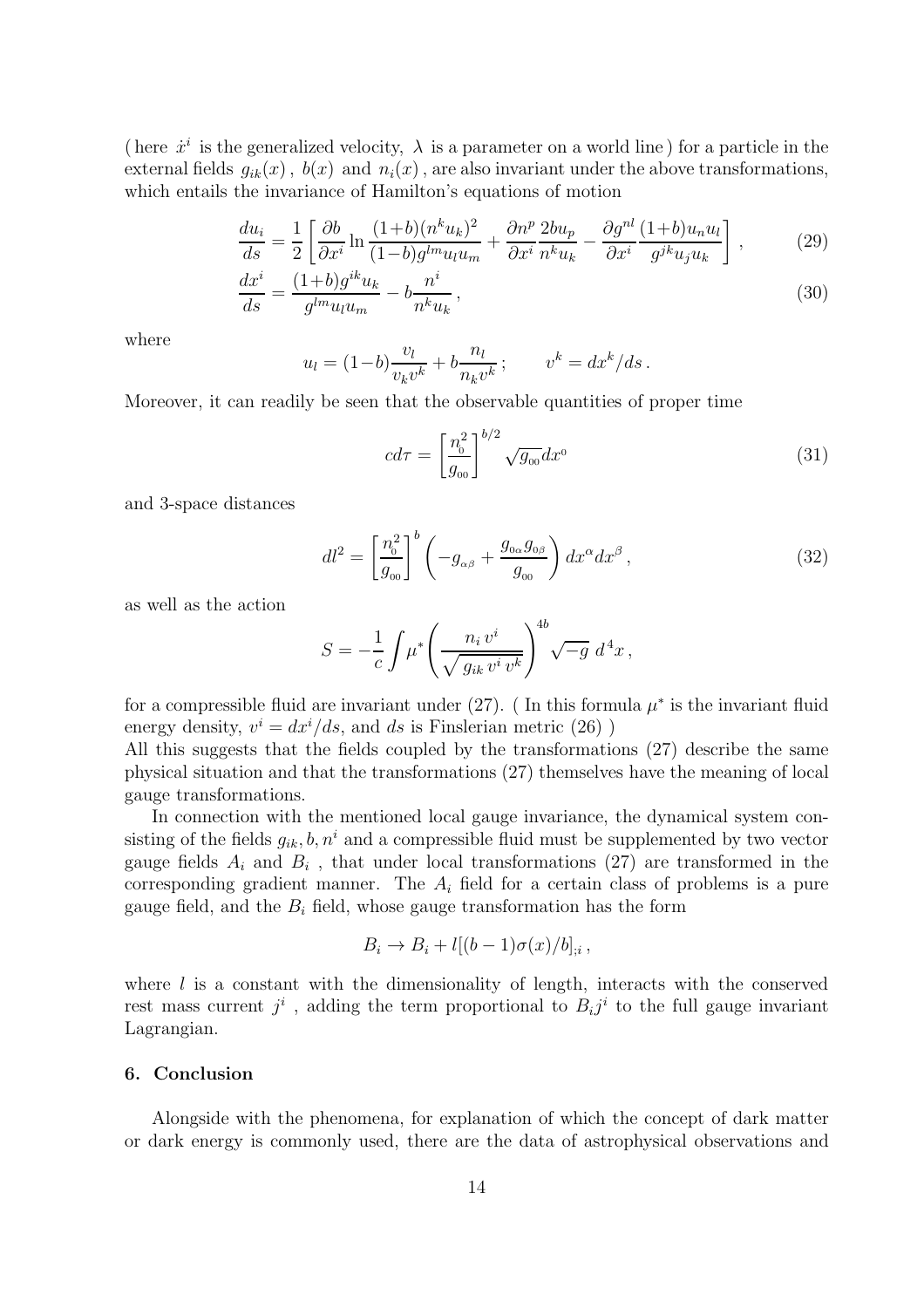particle physics, indirectly indicating the existence of a local space-time anisotropy in the Universe. In this respect, we should mention first of all the anisotropy of the accelerated expansion of the Universe and the possible anisotropy of the fine-structure constant, a unified Finslerian description of which was proposed in [20]. Note also the Greisen-Zatsepin-Kuzmin effect in the physics of ultra-high energy cosmic rays and other effects considered in [21]. In particular, the absence of the GZK cutoff has yet not been explained convincingly and still remains the main empirical fact which indirectly speaks in favor of violation of Lorentz symmetry and, therefore, in favor of local space-time anisotropy.

Actually, the first direct evidence of the existence of local space-time anisotropy was obtained by the CMS collaboration at LHC within the framework of the so-called Ridge/CMS effect [22]. Let us note in passing that the Ridge/CMS effect is characteristic only to the high multiplicity events. Such events take place in case of the central collision of the initial protons where the energy density at the moment of the collision is comparable to the energy density shortly after the Big Bang, when instead of hadrons there was quark-gluon plasma. Since the initial total momentum within the CMS experiment is equal to zero, the appearance of a preferred direction, which coincides with the direction of an elongated ridge of measured correlation function and with the protons collision axis, speaks of vacuum rearrangement with the appearance of anisotropic axially-symmetric condensate. On the one hand, quantum-field vacuum filled with the anisotropic condensate is the physical carrier of the local anisotropy of space-time and it can be regarded as an anisotropic quintessence, on the other – it imparts all the particles the properties of quasi-particles in the crystalline environment. In particular, in addition to the rest energies, all massive particles acquire the respective rest momenta  $p|_{v=0} = bmcn$  and the anisotropy (18) of their inertial properties.

Generally speaking, in contrast to the Minkowski space with its constant quintessence, the flat Finslerian space (9) and its anisotropic quintessence are able to change their anisotropy if b is changeable. It easy to see that, at  $b \to 1$ , the Finslerian metric  $ds = [(dx_0 - \boldsymbol{n} dx)/\sqrt{dx_0^2 - dx^2}]^b \sqrt{dx_0^2 - dx^2}$  degenerates into the total differential  $ds = dx_0 - ndx$ . This means that the notion of spatial extent disappears and in the space-time there remains the single physical characteristic, namely, time duration and it should be regarded as an interval of absolute time. Besides at  $b \to 1$  in accordance with  $(18)$  there also disappears the inertial mass of any particle. All this suggests that absolute time, where the very notions of spatial extent and inertial mass together with unobservable primordial quintessence become meaningless, is not a stable degenerate state of space-time. As a result of geometric phase transition, which accompanies a spontaneous breaking of the original gauge symmetry, such a primordial space-time may turn into anisotropic space-time, the anisotropy of which and, accordingly, the anisotropy of the quintessence decrease in the course of the accelerated expansion of the Universe.

In this regard, it is important to bear in mind that due to the directly proportional dependence of the rest momentum on the magnitude of local space-time anisotropy, as well as on mass of a body and speed of light, the fact that in our time the magnitude of the local space-time anisotropy is extremely small does not at all mean the impossibility of detecting anisotropy in astrophysical processes with a giant energy release and, accordingly, with a giant mass defect. Obviously, in the processes with giant mass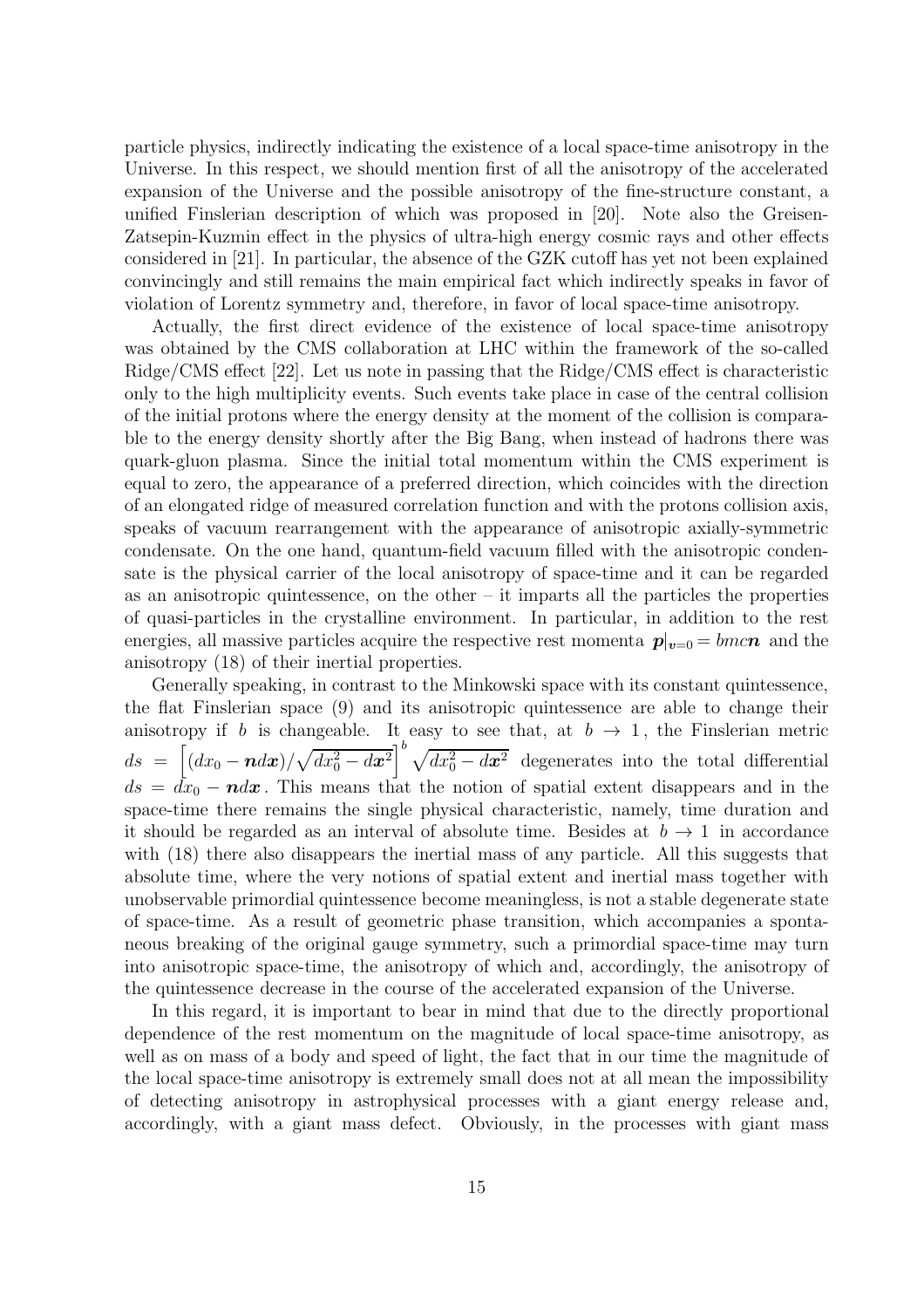defects, one can also expect noticeable momentum defects. With allowance for the local law of conservation of momentum, this implies a possible self-acceleration of matter and local isotropization of the Universe. If this scenario proves to be correct, then the question posed by the authors of work [14], namely, why are the magnitude of the local space anisotropy b and the  $\Lambda$ -term simultaneously so small, may be answered.

#### References

- [1] H. Weyl, Gravitation und Elektrizität, *Sitzber. preuss Akad. Wiss., Phys.–Math. Kl.* (1918) 465
- [2] H. Weyl, Eine neue Erweiterung der Relativitätstheorie, Ann. Phys., Lpz. 59 (1919) 101
- [3] G.Yu. Bogoslovsky, From the Weyl theory to a theory of locally anisotropic space-time, *Class. Quant. Grav.* 9 (1992) 569
- [4] G.Yu. Bogoslovsky, Dynamic rearrangement of vacuum and the phase transitions in the geometric structure of space-time, *Int. J. Geom. Meth. Mod. Phys.* 09 (2012) 1250007
- [5] G. Bogoslovsky, The rest momentum as an additional property of a massive particle in Finsler space-time, *J. Phys.: Conf. Ser.* 1051 (2018) 012007.
- [6] C. Lämmerzahl and V. Perlick, Finsler geometry as a model for relativistic gravity, *Int. J. Geom. Meth. Mod. Phys.* 15 (2018) 1850166
- [7] G.Yu. Bogoslovsky, On a special relativistic theory of anisotropic space-time, *Dokl. Akad. Nauk SSSR* 213 (1973) 1055
- [8] J. Patera, P. Winternitz and H. Zassenhaus, Continuous subgroups of the fundamental groups of physics, *J. Math. Phys.* 16 (1975) 1597
- [9] P. Winternitz and I. Fris, Invariant expansions of relativistic amplitudes and subgroups of the proper Lorentz group, *Yadern. Fiz.* 1 (1965) 889
- [10] G.Yu. Bogoslovsky, Lorentz symmetry violation without violation of relativistic symmetry, *Phys. Lett. A*, 350 (2006) 5
- [11] G.Yu. Bogoslovsky, A special relativistic theory of the locally anisotropic space-time. Part 1. The metric and group of motions of the anisotropic space of events, *Nuovo Cimento B* 40 (1977) 99
- [12] G.Yu. Bogoslovsky, A special relativistic theory of the locally anisotropic space-time. Part 2. Mechanics and electrodynamics in the anisotropic space, *Nuovo Cimento B* 40 (1977) 116
- [13] G.Yu. Bogoslovsky, Subgroups of the group of generalized Lorentz transformations and their geometric invariants, *Symmetry, Integrability and Geometry: Methods and Applications* 1 (2005) 017
- [14] G.W. Gibbons, J. Gomis and C.N. Pope, General very special relativity is Finsler geometry, *Phys. Rev. D* 76 (2007) 081701(R)
- [15] D.V. Ahluwalia and S.P. Horvath, Very special relativity as relativity of dark matter: the Elko connection, *Journal of High Energy Physics* 11 (2010) 078
- [16] G.Yu. Bogoslovsky, On the local anisotropy of space-time, inertia and force fields, *Nuovo Cimento B* 77 (1983) 181
- [17] G.Yu. Bogoslovsky and H.F. Goenner, Concerning the generalized Lorentz symmetry and the generalization of the Dirac equation, *Phys. Lett. A* 323 (2004) 40
- [18] G.Yu. Bogoslovsky and H.F. Goenner, Finslerian spaces possessing local relativistic symmetry, *Gen. Relativ. Gravit.* 31 (1999) 1565